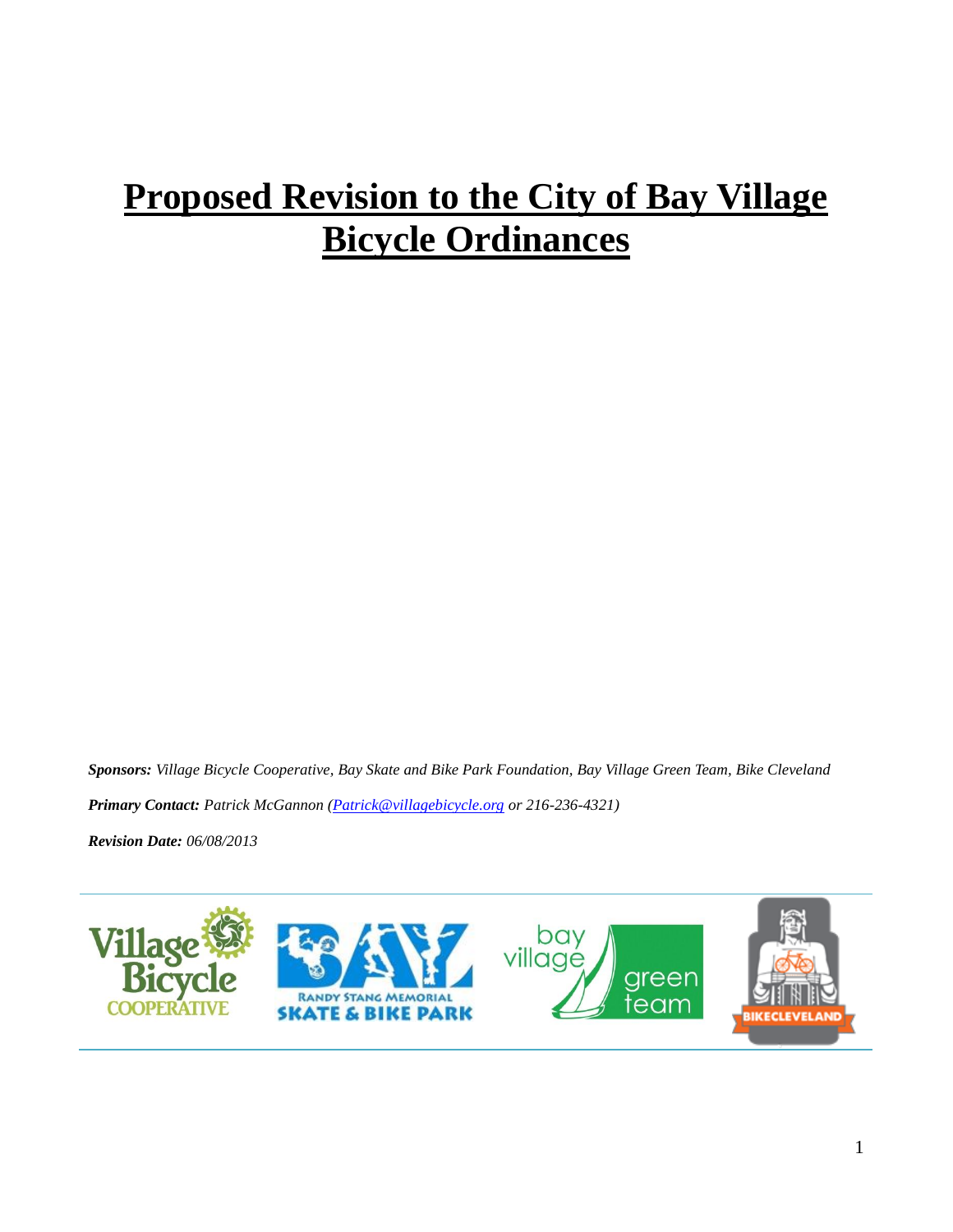#### *Why do the Ordinances Need to be Replaced?*

- 1) To increase safety of both motor vehicle drivers and cyclists.
- 2) To retire outdated ordinances that do not view bicycles as vehicles. (last revised in 1984 – nearly 30 years ago)
- 3) To restore Uniform Rules of the Road. The Ohio Revised Code, in *[ORC](http://codes.ohio.gov/orc/4511.07)  [4511.07\(A\)\(8\),](http://codes.ohio.gov/orc/4511.07)* specifically states that, "…no such regulation shall be fundamentally inconsistent with the uniform rules of the road prescribed by this chapter..." when addressing municipalities' ability to regulate bicycles. Bay Village ordinances are currently inconsistent with state uniform rules of the road. (see additional document titled, *City of Bay Village Existing Bicycle Ordinance Issues* for a list of conflicts)
- 4) To allow our city to apply for "Bicycle Friendly Community" designation from the League of American Bicyclists.

#### *Guiding Principles:*

- 1) Bicycles are a sustainable mode of transportation.
- 2) Bicycles are vehicles as defined by Ohio law.
- 3) Ordinances must encourage, not discourage, bicycling.
- 4) Safety must focus on preventing accidents.

#### **Recommendation to Replace Title IX, Chapter 377 with the Following:**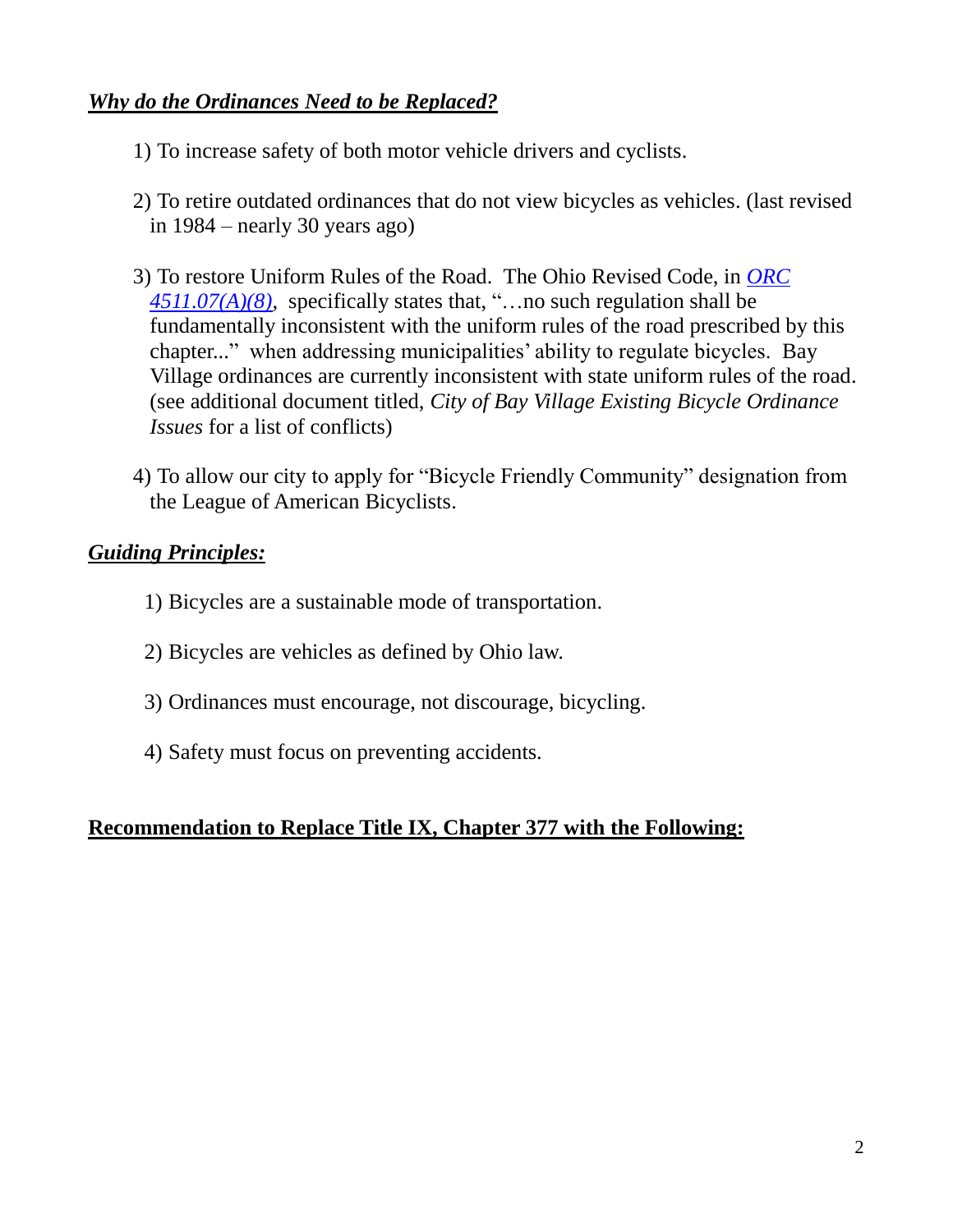#### **Title IX.**

### **377.01 DEFINITIONS.**

- (a) "Bicycle" means every device, other than a device that is designed solely for use as a play vehicle by a child, that is propelled solely by human power upon which a person may ride, and that has two or more wheels, any of which is more than fourteen inches in diameter. (O.R.C. 4511.01 (g)) (Effective 07/01/2013)
- (b) "Bicyclist" means a person utilizing a bicycle.
- (c) "Motorcycle" means every motor vehicle, other than a tractor, having a seat or saddle for the use of the operator and designed to travel on not more than three wheels in contact with the ground, including, but not limited to, motor vehicles known as "motor-driven cycle," "motor scooter," or "motorcycle" without regard to weight or brake horsepower. (O.R.C. 4511.01 (c)) (Effective 07/01/2013)
- (d) "Vehicle" means every device, including a motorized bicycle, in, upon, or by which any person or property may be transported or drawn upon a highway, except that "vehicle" does not include any motorized wheelchair, any electric personal assistive mobility device, any device that is moved by power collected from overhead electric trolley wires or that is used exclusively upon stationary rails or tracks, or any device, other than a bicycle, that is moved by human power. (O.R.C. 4511.01 (a)) (Effective 07/01/2013)

### **377.02 CODE APPLICATION TO BICYCLES.**

- (a) Every person riding a bicycle upon a street shall be granted all of the rights and shall be subject to all of the duties applicable to the driver of a vehicle. Every person riding a bicycle upon a sidewalk shall be granted all of the rights and shall be subject to all of the duties applicable to a pedestrian.
- (b) The provisions of this Traffic Code shall apply to bicycles, except those provisions, which by their nature, are not applicable.
- (c) A violation of any traffic law by an operator of a bicycle shall be ticketed using the same procedure as is used for motor vehicle infractions, except that any violation committed while operating a bicycle shall not affect the status of the violator's motor vehicle operator's license. When a citation is issued to a bicycle operator, the fact that the violation involves a bicycle shall be clearly indicated on the citation.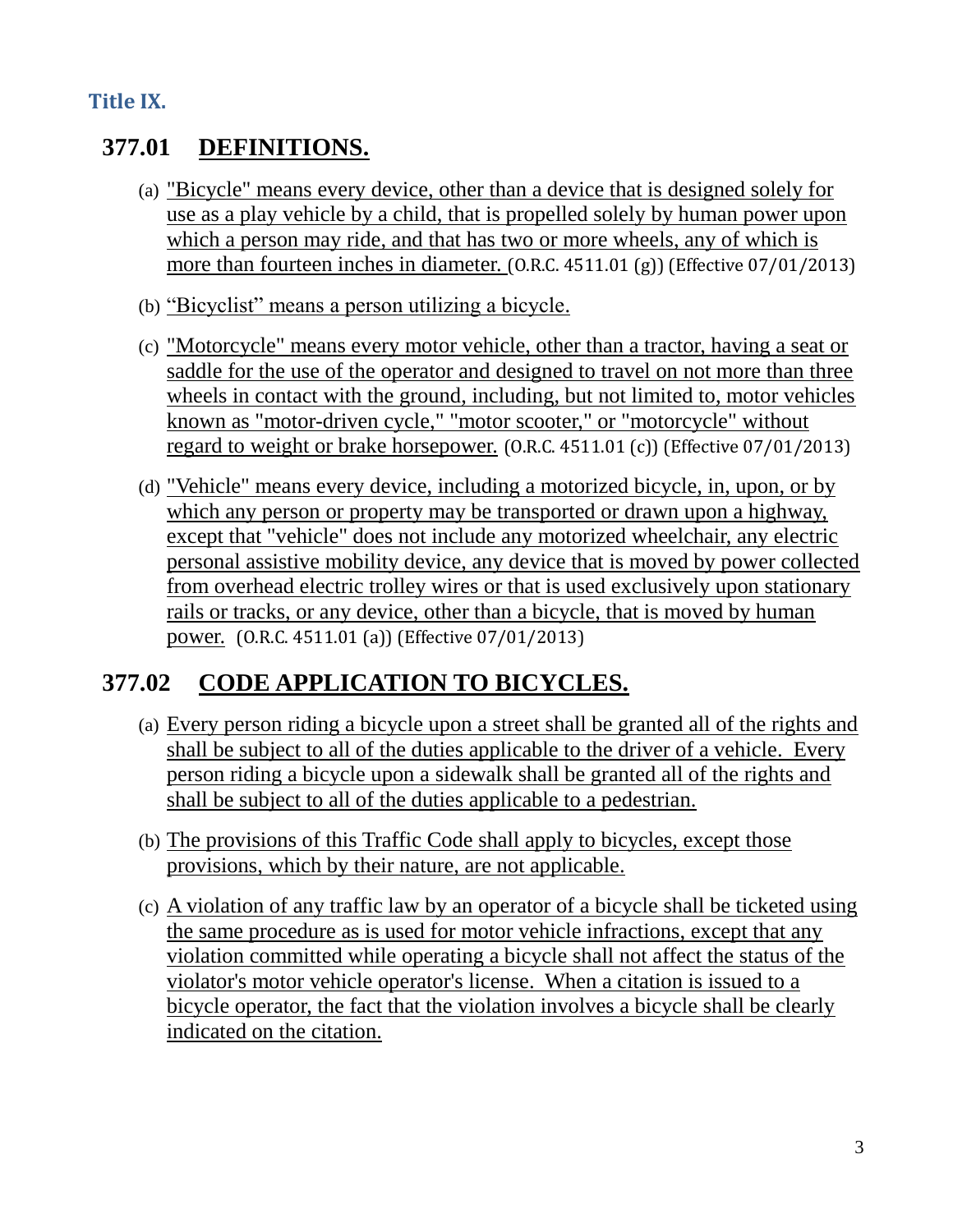(d) Whenever there is a violation of traffic law by a bicycle operator or a violation by a motorist that endangers a bicycle operator, the court may permit demonstration of successful completion of a court approved cycling knowledge course or test in lieu of or in addition to a fine or other penalty.

#### **377.03 RIDING UPON SEATS; CARRYING PACKAGES.**

- (a) A person operating a bicycle or motorcycle shall not ride other than upon or astride the permanent and regular seat attached thereto, nor carry any other person upon such bicycle or motorcycle other than upon a firmly attached and regular seat thereon, nor shall any person ride upon a bicycle or motorcycle other than upon such a firmly attached and regular seat.
- (b) No bicycle shall be used to carry more persons at one time than the number for which it is designed and equipped.
- (c) The provisions of parts (a) and (b) above shall not prohibit the carrying of a child in a seat or trailer designed for carrying children and firmly attached to the bicycle.
- (d) No person operating a bicycle shall carry any package, bundle or article that prevents the driver from keeping at least one (1) hand upon the handle bars.

### **377.04 ATTACHING BICYCLE OR SLED TO VEHICLE.**

No person riding upon any motorcycle, bicycle, coaster, roller skates, sled or toy vehicle shall attach the same or himself to any vehicle upon a roadway.

No operator shall knowingly permit any person riding upon any motorcycle, bicycle, coaster, roller skates, sled or toy vehicle to attach the same or himself to any vehicle while it is moving upon a roadway. This Section does not apply to the towing of a disabled vehicle, nor to a the towing of a trailer designed for this purpose.

#### **377.05 RIDING BICYCLES AND MOTORCYCLES ABREAST.**

Persons riding bicycles or motorcycles upon a roadway shall ride not more than two (2) abreast in a single lane, except on paths or parts of roadways set aside for the exclusive use of bicycles or motorcycles.

### **377.06 SIGNAL DEVICE ON BICYCLE.**

A bicycle shall not be equipped with, nor shall any person use upon a bicycle, any siren or whistle.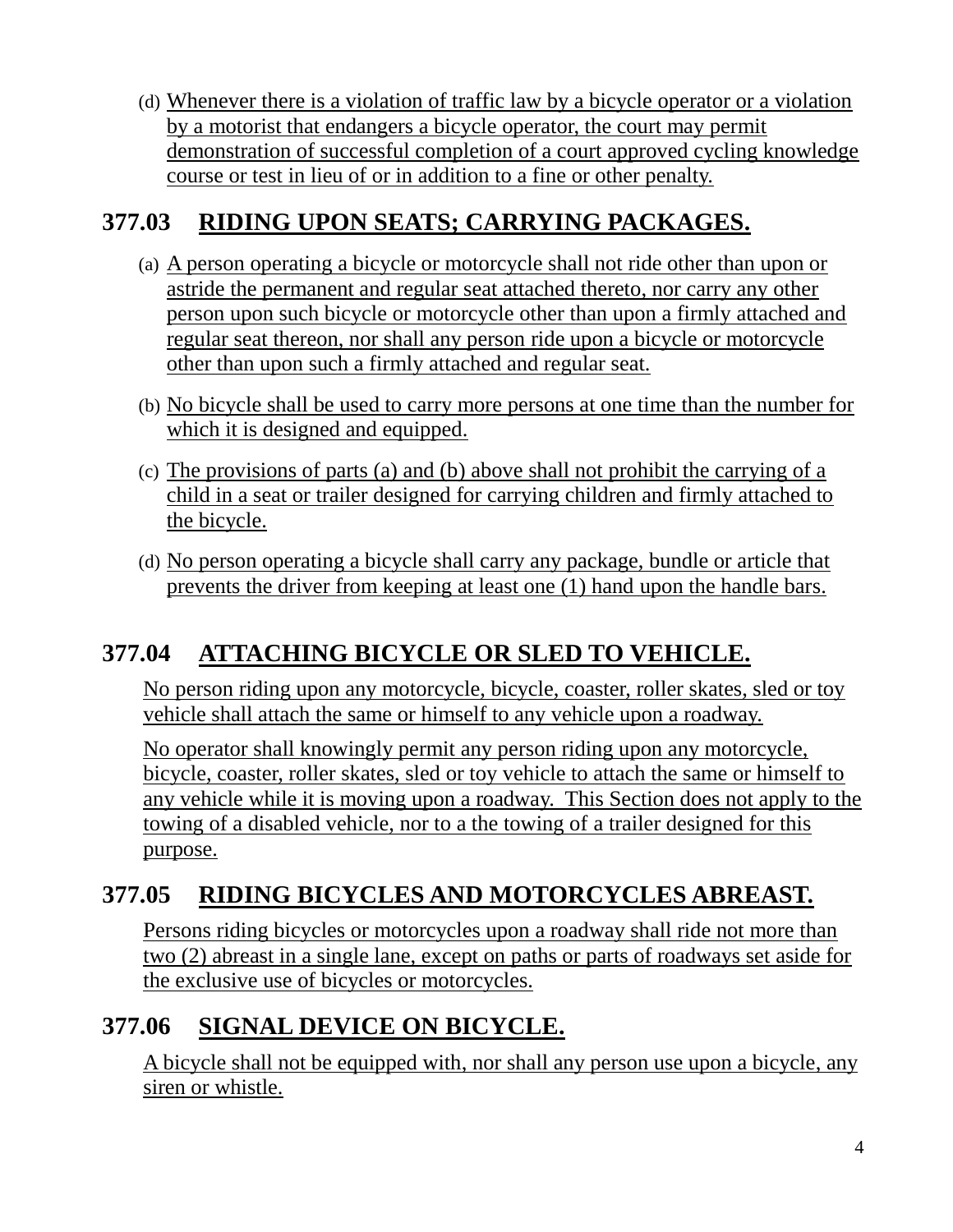#### **377.07 LIGHTS AND REFLECTOR ON BICYCLE; BRAKES.**

- (a) Every bicycle, when in use at the times specified in Section 4513.03 of the Ohio Revised Code (from sunset to sunrise or when otherwise necessary), shall be equipped with the following:
- *(1) A lamp mounted on the front of either the bicycle or the operator that shall emit a white light visible from a distance of at least five hundred (500) feet to the front and 300 feet to the sides. A generator powered lamp, which emits light only when the bicycle is moving, may be used to meet this requirement;*
- *(2) A red reflector on the rear of a type that shall be visible from all distances from one hundred feet to six hundred feet to the rear when directly in front of lawful lower beams of head lamps on a motor vehicle;*
- *(3) A light emitting either flashing or steady red light visible from a distance of five hundred (500) feet to the rear shall be used in addition to the reflector. If the red*  light performs as a reflector such that it is visible as specified in (2) above, it *shall satisfy the requirement for a reflector.*
	- (b) Additional lights and reflectors may be used in addition to those required under part (a) above except that red lights and reflectors shall not be used on the front of the bicycle nor shall white or colorless lights or reflectors be used on the rear of the bicycle.
	- (c) Every bicycle shall be equipped with an adequate brake when used on a street or highway.

#### **377.08 BICYCLE OPERATION ON ROADWAY.**

- (a) Every person operating a bicycle upon a roadway shall ride as near to the right side of the roadway as practicable obeying all traffic rules applicable to vehicles and exercising due care when passing a standing vehicle or one proceeding in the same direction.
- (b) This section does not require a person operating a bicycle to ride at the edge of the roadway when it is unreasonable or unsafe to do so. Conditions that may require riding away from the edge of the roadway include when necessary to avoid fixed or moving objects, parked or moving vehicles, surface hazards, or if it is otherwise unsafe or impracticable to do so, including if the lane is too narrow for the bicycle and an overtaking vehicle to travel safely side by side within the lane.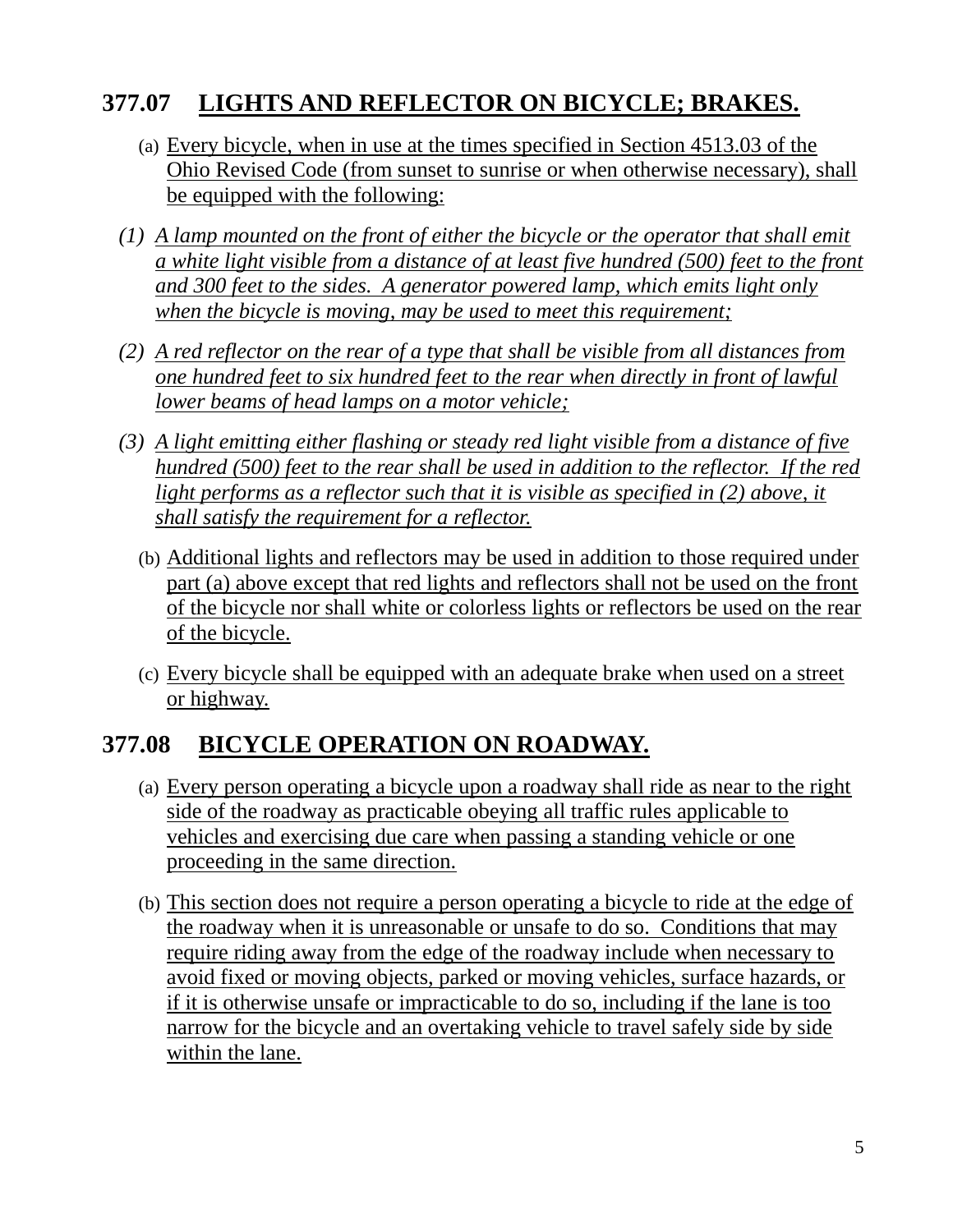(c) When a bicycle is operated on the roadway, the operator shall give hand signals to other vehicle operators in the vicinity before turning or changing lanes. Such signals shall conform with the motor vehicle laws of Ohio. The signal shall be made not less than one time but is not required to be continuous. A bicycle operator is not required to make a signal if the bicycle is in a designated turn lane, and a signal shall not be given when the operator's hands are needed for the safe operation of the bicycle.

#### **377.09 RECKLESS OPERATION; CONTROL, WEAVING COURSE.**

No person shall operate a bicycle:

- (a) Without due regard for the safety and rights of pedestrians and drivers and occupants of all other vehicles, and so as to endanger the life, limb or property of any person while in the lawful use of the streets or sidewalks or any other public or private property;
- (b) Without exercising reasonable and ordinary control over such bicycle;
- (c) By trick riding or in a weaving or zigzag course unless such irregular course is necessary for safe operation in compliance with law.

### **377.10 COMPLIANCE WITH TRAFFIC SIGNAL CONTROL DEVICES REQUIRED.**

- (a) Any person operating a bicycle shall obey the instructions of official traffic signals, signs and other control devices applicable to vehicles, unless otherwise directed by a police officer or unless the traffic signals are otherwise malfunctioning, including the failure of a vehicle detector to detect the vehicle. In the case of a malfunctioning light, operator must:
	- *(1) Stop at a clearly marked stop line, but if none, stop before entering the crosswalk on the near side of the intersection, or, if none, stop before entering the intersection;*
	- *(2) Yield the right-of-way to all vehicles, streetcars, or trackless trolleys in the intersection or approaching on an intersecting road, if the vehicles, streetcars, or trackless trolleys will constitute an immediate hazard during the time the driver is moving across or within the intersection or junction of roadways;*
	- *(3) Exercise ordinary care while proceeding through the intersection.*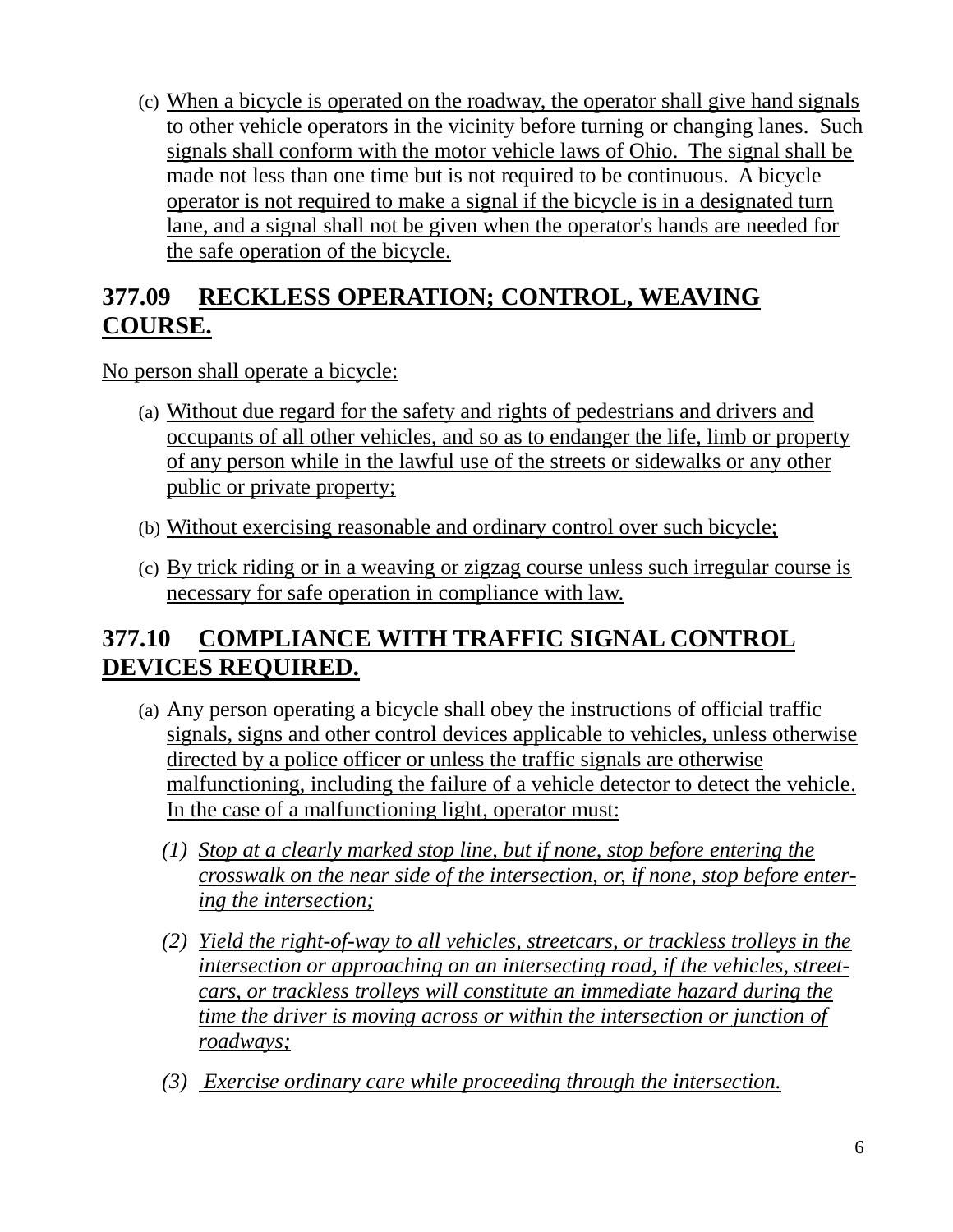(b) Whenever authorized signs are erected that no right or left or "U" turns are permitted, no person operating a bicycle shall disobey the direction of any such sign, except where such person dismounts from the bicycle to make any such turn, in which event such person shall then obey the regulations applicable to pedestrians.

#### **377.11 RIDING ON SIDEWALK.**

- (a) Except as provided in section (b) below, It shall be legal to operate a bicycle upon a sidewalk when sidewalks are available and not congested with pedestrian traffic. If the sidewalk is congested with pedestrian traffic, any bicycle operator using the sidewalk shall walk the bicycle.
- (b) No person shall ride a bicycle upon a sidewalk in a business district or upon or along which signs have been erected by authority of the Director of Public Safety prohibiting such bicycle riding.
- (c) A person propelling a bicycle upon and along a sidewalk, or across a roadway upon and along a crosswalk, shall yield the right of way to any pedestrian and shall give audible signal before overtaking and passing such pedestrian. This audible signal may be given by the voice or by a bell or other warning device capable of giving an audible signal and shall be given at such a distance and in such a manner as not to startle person or persons being overtaken and passed.
- (d) A person operating a bicycle upon a sidewalk, before overtaking and passing a blind person carrying a white cane or guided by a dog, shall dismount and overtake or pass on foot, if necessary for safety.
- (e) A person shall not operate a bicycle from a sidewalk so as to suddenly leave a curb or other place of safety and move into the path of a vehicle that is so close as to constitute an immediate hazard.

### **377.12 EMERGING FROM ALLEY OR DRIVEWAY.**

The operator of a bicycle emerging from an alley, driveway or building shall, upon approaching a sidewalk or the sidewalk area extending across any alley or driveway, yield the right of way to all pedestrians approaching on such sidewalk area and upon entering the street shall yield the right of way to all vehicles approaching on said street.

### **377.13 PARKING.**

(a) No person shall park a bicycle upon a sidewalk in such a manner so as to unduly interfere with pedestrian traffic, or upon a roadway so as to unduly interfere with vehicular traffic.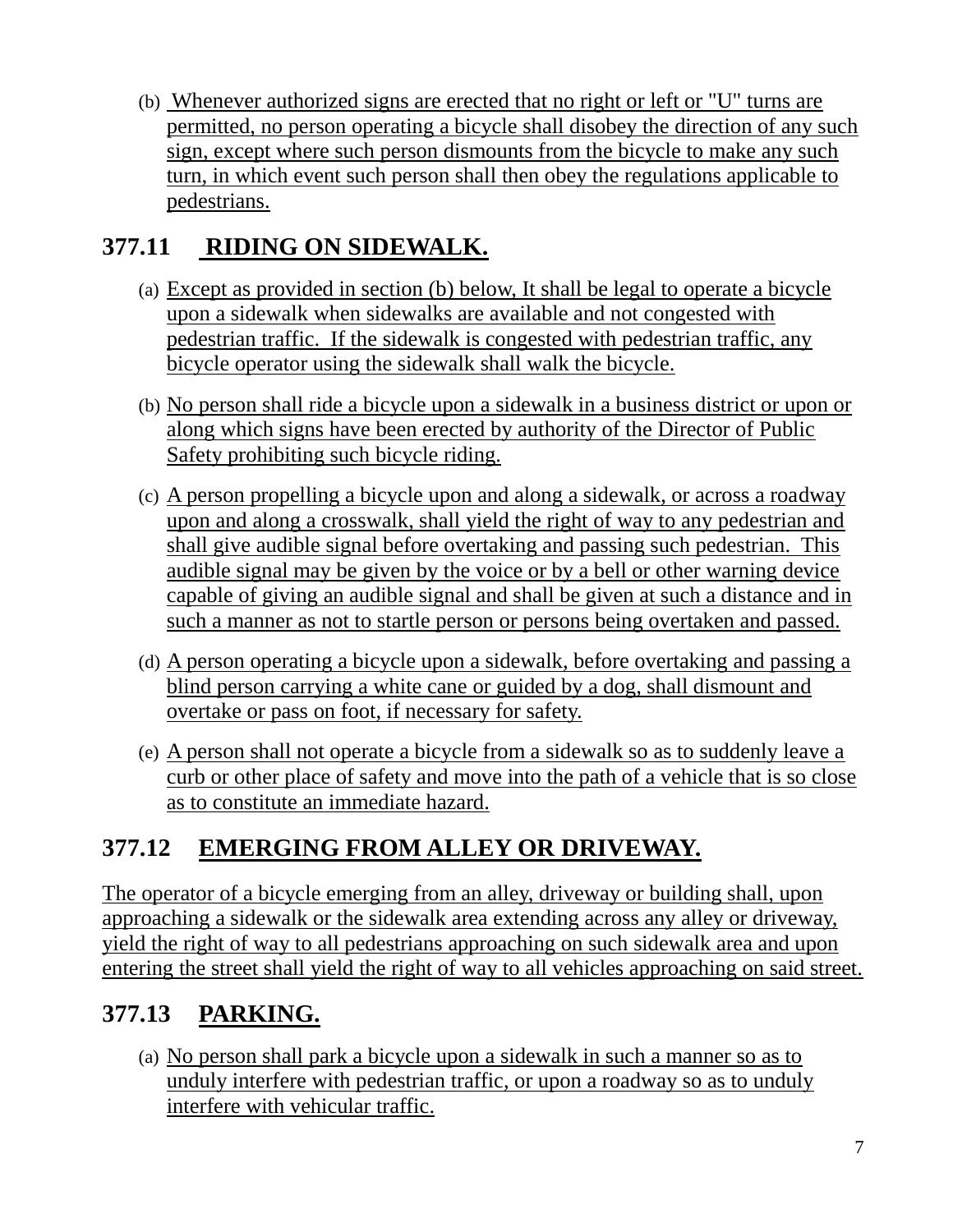(b) Bicycles shall be parked in such a manner as not to interfere with building entrances.

### **377.14 IMPOUNDING.**

Whenever any minor under the age of eighteen years operates a bicycle or motorized bicycle in violation of any Section of this Traffic Code, the bicycle may be seized by any member of the police department and impounded. A bicycle or motorized bicycle so impounded shall be surrendered to the owner, or if the owner is a minor, to the parents or guardians of such minor, and no charge shall be made. A full explanation of the reason for the impounding shall be made to the owner, parent or guardian. A complete record of each such impounding shall be kept in the office of the chief of police.

### **377.15 PROHIBITION AGAINST HARASSMENT OF BICYCLISTS.**

A person shall not do or attempt to do any of the following:

- (a) Physically assault or attempt to physically assault a Bicyclist because of, in whole or in part, the Bicyclist's status as a Bicyclist.
- (b) Threaten to physically injure a Bicyclist because of, in whole or in part, the Bicyclist's status as a Bicyclist.
- (c) Intentionally injure, attempt to injure, or threaten to physically injure, either by words, vehicle, or other object, a Bicyclist because of, in whole or in part, the Bicyclist's status as a Bicyclist.
- (d) Intentionally distract or attempt to distract a Bicyclist because of, in whole or in part, the Bicyclist's status as a Bicyclist.
- (e) Intentionally force or attempt to force a Bicyclist off a street for purposes unrelated to public safety.

## **377.16 REMEDIES FOR HARASSMENT OF BICYCLISTS.**

- (a) Any aggrieved person may enforce the provisions of section 377.15 by means of a civil lawsuit.
- (b) Any person who violates the provisions of section 377.15 shall be liable for treble the actual damages with regard to each and every such violation, or \$1,000, whichever is greater, and shall be liable for reasonable attorneys' fees and costs of litigation. In addition, a jury or a court may award punitive damages where warranted.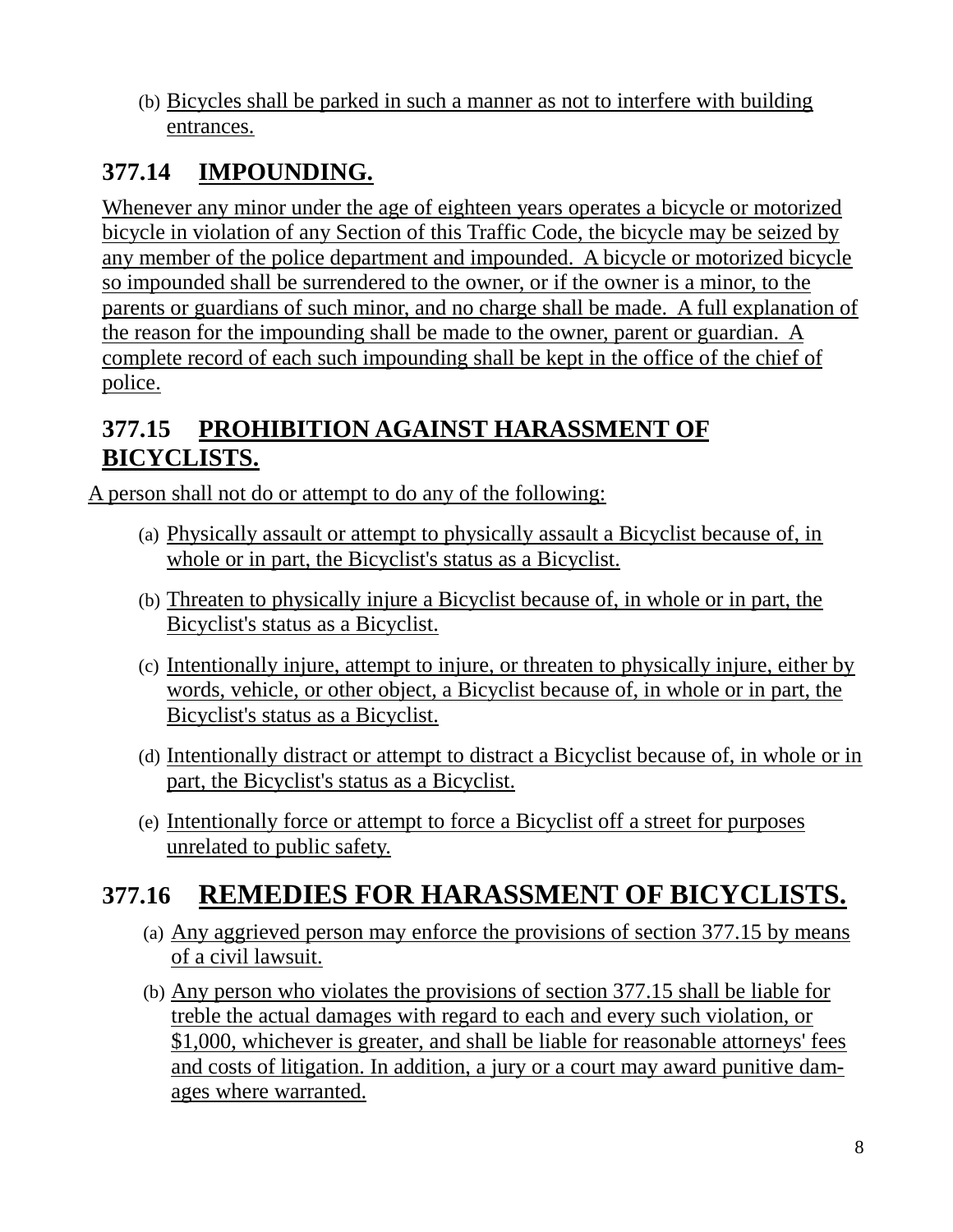- (c) Violations of any of the provisions of section 377.15 shall not constitute a misdemeanor or infraction, except where such actions, independently section 377.15, constitute a misdemeanor or infraction.
- (d) The remedies provided by the provisions of section 377.15 are in addition to all other remedies provided by law, and nothing in section 377.15 shall preclude any aggrieved person from pursuing any other remedy provided by law.

#### **377.99 PENALTY.**

Whoever violates any provision of this Chapter for which no classification is otherwise provided is guilty of a minor misdemeanor.

#### *Replace:* **301.04 BICYCLE; MOTORIZED BICYCLE.**

- (a) "Bicycle" means every device, other than a tricycle designed solely for use as a play vehicle by a child, propelled solely by human power, upon which any person may ride having two tandem wheels or one wheel in the front and two wheels in the rear or two wheels in the front and one wheel in the rear, any of which is more than fourteen inches in diameter.
- (a) "Bicycle" means every device, other than a device that is designed solely for use as a play vehicle by a child, that is propelled solely by human power upon which a person may ride, and that has two or more wheels, any of which is more than fourteen inches in diameter. (O.R.C. 4511.01 (g)) (Effective 07/01/2013)

#### *Replace:* **301.51 VEHICLE.**

"Vehicle" means every device, including a motorized bicycle, in, upon or by which any person or property may be transported or drawn upon a street or highway, except that "vehicle" does not include any motorized wheelchair, electric personal assistive mobility device, or any device, other than a bicycle, that is moved by human power. (ORC 4511.01(A))

"Vehicle" means every device, including a motorized bicycle, in, upon, or by which any person or property may be transported or drawn upon a highway, except that "vehicle" does not include any motorized wheelchair, any electric personal assistive mobility device, any device that is moved by power collected from overhead electric trolley wires or that is used exclusively upon stationary rails or tracks, or any device, other than a bicycle, that is moved by human power.

(O.R.C. 4511.01 (a)) (Effective 07/01/2013)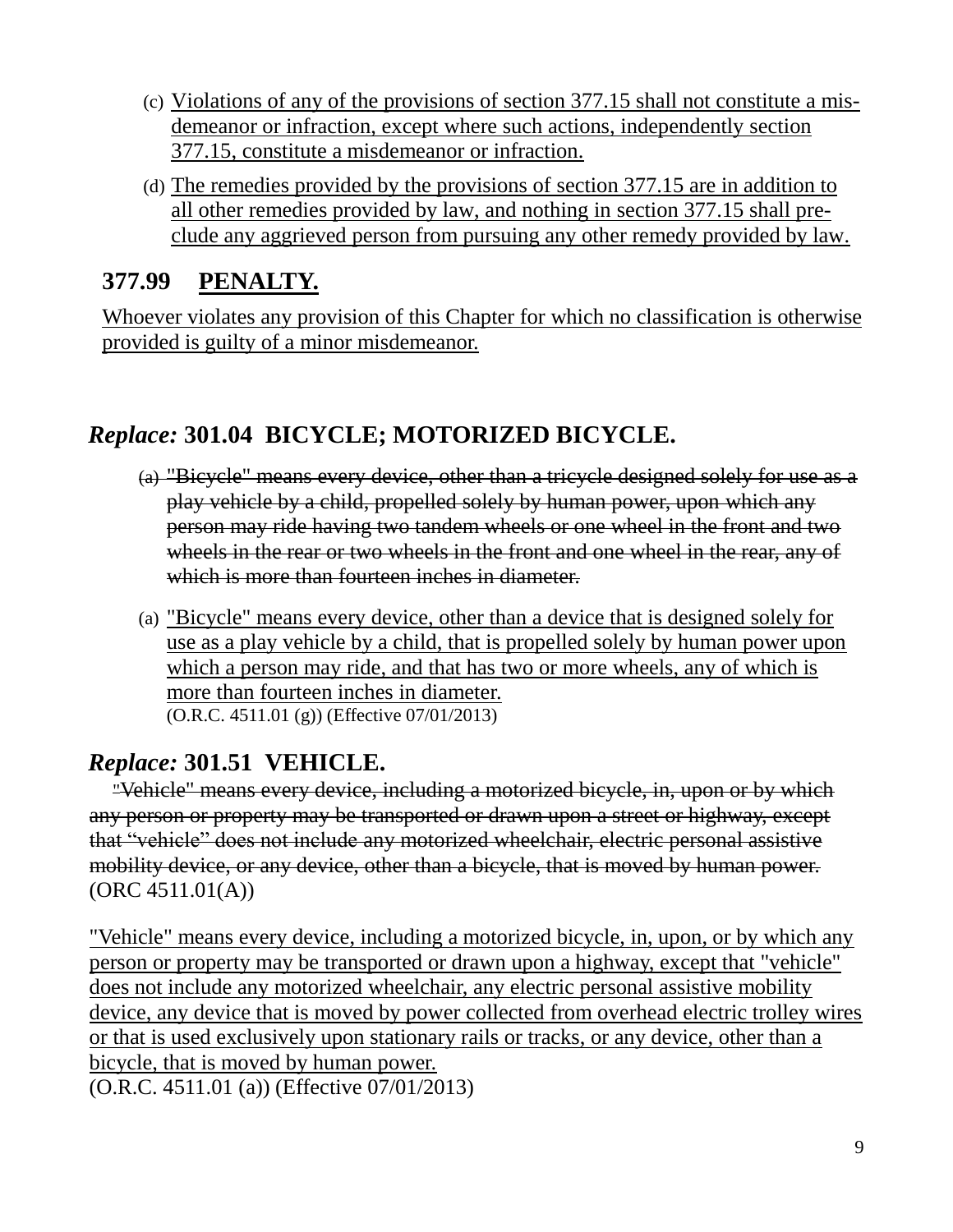#### *Amend* **Section 331.03 OVERTAKING, PASSING TO LEFT; DRIVER'S DUTIES.**

(a)

(4) Except as provided in division (5) of this section, the operator of a motor vehicle overtaking a bicycle proceeding in the same direction on a roadway shall leave a safe distance, but not less than three (3) feet, when passing the bicycle and shall maintain that distance, and shall not increase the speed of his or her vehicle, until safely past the overtaken bicycle. The same requirements shall apply to the operator of a commercial motor vehicle, commercial truck, commercial unit, or bus, except that the safe distance shall not be less than six (6) feet. However, in the case of a bus operated by a transit authority that has implemented a training program that promotes safe bus operation while overtaking a bicycle, that safe distance shall not be less than three (3) feet.

(5) The operator of a motor vehicle overtaking a bicycle proceeding in the same direction on a roadway shall vacate the lane in which the bicycle user is located if the roadway has two or more marked lanes running in the same direction, unless the driver can meet the requirements of division (4) of this section.

#### *Amend* **Section 331.10 TURNING AT INTERSECTIONS:**

(a)

(5) The operator of a vehicle within an intersection intending to turn to the left shall yield the right of way to any vehicle, including a bicycle, approaching from the opposite direction.

(6) When a motor vehicle and a bicycle are traveling in the same direction on any roadway, the operator of the motor vehicle overtaking such bicycle traveling on the right side of the roadway shall not turn to the right in front of the bicycle at the intersection or at any alley or driveway until such vehicle has overtaken and is safely clear of the bicycle.

#### *Amend* **351.08 OPENING VEHICLE DOOR ON TRAFFIC SIDE.**

No person shall open the door of a vehicle on the side available to moving traffic unless and until it is reasonably safe to do so, and can be done without interfering with the movement of other traffic, including bicyclists, nor shall any person leave a door open on the side of a vehicle available to moving traffic, including bicyclists, for a period of time longer than necessary to load or unload passengers.